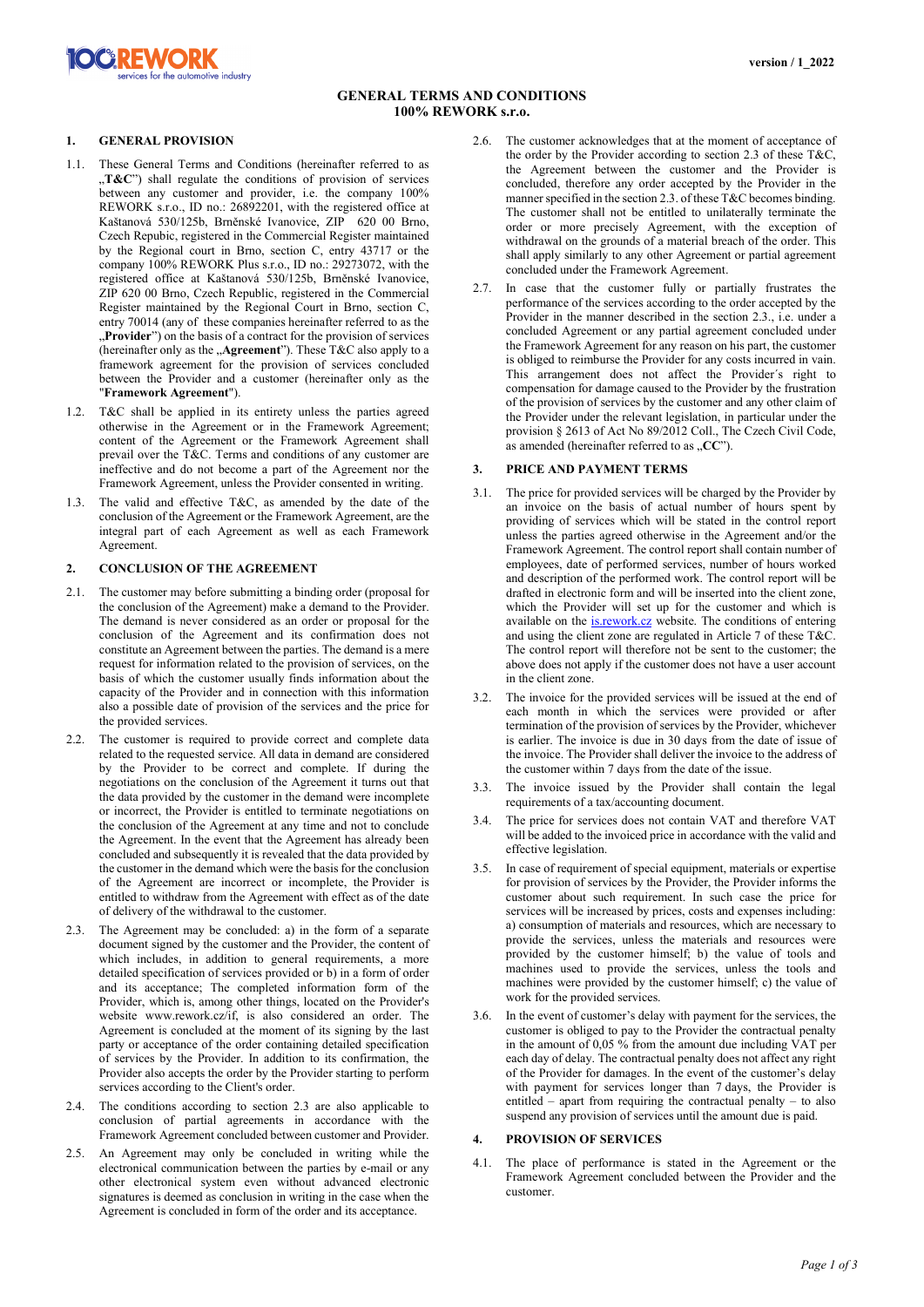

- 4.2. The Provider shall provide the services for the customer duly and timely, in accordance with the Agreement and the Framework Agreement, in the required extent and through its staff.
- 4.3. The customer shall pay the Provider the price for the rendered services and provide the Provider in particular with the following cooperation when providing the services: a) allow the Provider and its staff, in connection with the provision of services, access to the place of performance, b) specify at the place of performance the area where the Provider and its staff may store the facilities and materials that will be transported to the place of performance for the purpose of providing services, c) enable to the Provider and its staff to use the sanitary facilities at the place of performance (i.e. toilets, showers, washrooms etc.) and the space where they can leave their personal belongings (i.e. dressing rooms or other similar space designed to leave personal belongings in).
- 4.4. The customer undertakes during the period of validity of the Framework Agreement or any other Agreement, including partial agreements concluded under the Framework Agreement not to contact any employee of the Provider for the purpose of offering employment or any other similar activity, whether directly or through any third party/entity, and undertakes not to actively seek to terminate the employment relationship between the Provider and any of its employees.
- 4.5. In the case that the customer, or a person financially or personally linked to him, during the period of validity of the Framework Agreement or any other Agreement including partial agreements concluded under the Framework Agreement or during the two calendar months following the termination of the Framework Agreement or any other Agreement including partial agreements concluded under the Framework Agreement, enters into an employment contract or any other similar contractual relationship (including any business relationship) or into factual work performance with a person, who at any time during the period of validity of Framework Agreement or any other Agreement including partial agreements concluded under the Framework Agreement will be in employment or other similar contractual relationship with the Provider, the customer undertakes to pay to the Provider a contractual penalty in the amount of CZK 50.000.- (in words: fifty thousand czech crowns). This arrangement is without prejudice to the Provider´s claim for damages.

## **5. LIABILITY FOR DEFECTIVE SERVICES, DAMAGES**

- 5.1. The Provider is obliged to provide services without defects. The defects of the provided services mean the provision of services in breach of the Agreement and/or the Framework Agreement.
- 5.2. The customer is obliged to notify any defects of services to the Provider in writing without undue delay after their detection, and for this purpose an e-mail message without a guaranteed electronic signature addressed to: [reklamace@rework.cz](mailto:reklamace@rework.cz) shall be considered written form. The notification of defects of services is considered to be made in due time if the customer reported them within 24 hours of their detection, but no later than 3 months from the date of the provided services. If the Customer fails to notify the defects of the services provided within the deadlines of this clause 5.2 of the T&C, the provided services are considered to be provided without defects. Any delay results in lapse of the right arising from defective performance.
- 5.3. Notifications of defects must include the identification data of the claimed contract, a description of the defects found and the documents certifying the eligibility of the claim (i.e. especially the Provider's label (REWORK), photo of the defective parts, visible batch or number of the claimed part, etc.). All data and documents certifying the legitimacy of the claim must be in Czech or English language.
- 5.4. In case the notification is made in due time according to section 5.2 and the claim is proved by the customer to be justified, the Provider by its choice: a) will repeat the provision of services without the right to compensation and if the repeated provision of services will be made duly by the Provider, the defective performance is remedied and any claims of the customer concerning the defective performance expire with the exception of claims for compensation of direct loss provided that the Provider is liable for such loss according to the conditions set out below in this article 5 of the T&C, or b) will provide a reasonable discount on the price of the services provided.
- 5.5. The customer in addition to the claims according to section 5.4 does not have other claims concerning defective performance with the exception of claim for compensation of direct loss provided that the Provider is liable for such loss according to the conditions set out below in this article 5.
- 5.6. The customer acknowledges that the reinspection or resorting of the parts internally by the customer or by any third party does not constitute a claim for defective performance and in such a case the customer is not entitled to reimbursement of any costs associated with this and the customer will not be refunded unless otherwise in advance and in writing agreed between the Provider and the customer.
- 5.7. The Provider shall be liable to the customer for damage incurred as a result of a provable and culpable breach of its obligations arising from the Agreement or the Framework Agreement. However, the above does not apply if there are circumstances of force majeure; The Provider is not liable for damage caused to the customer as a result of force majeure.
- 5.8. In the event that the customer incurs damage for which the Provider will be liable, the Provider will be obliged only to pay provably incurred direct damage, up to a maximum of 80 % of the total invoiced amount to the customer for services provided within one (1) calendar year. For the purposes of this limitation of damages the previous calendar year before the claim for damages shall be decisive. In the event that the customer has not been not invoiced for the entire one (1) calendar year as of the date of claiming damages, then the limitation of damages in the amount of 80 % is to be calculated from the total amount invoiced to the customer so far. If – so far – the customer was not invoiced for the provision of services as of the date of claim, then the limitation of damages in the amount of 80 % is to be calculated from the estimated monthly price of the given contract.
- 5.9. The Provider is always obliged only to pay provable and direct damage. Therefore, the Provider is not obliged and will not reimburse the customer for any indirect damage, consequential damage and lost profits, in particular it will not reimburse the costs of withdrawing the customer's or his customer's products from the market, the costs of their further inspection, etc.
- 5.10. The Provider will have an insurance contract (liability insurance) with a sufficient agreed limit of indemnity for the entire period of providing services under the Agreement or Framework Agreement and will maintain this insurance contract in force for the entire period of providing services to the customer. This insurance does not apply to the territory of the USA and Canada, therefore if the parts that are subject to inspection or other activities provided by the Provider are intended for the territory of the USA and Canada, then the Provider is not liable for any damage caused to the customer in connection with these parts or while providing services relating to these parts or in connection with the provision of services relating to these parts, unless otherwise agreed in writing in advance between the Provider and the customer.
- 5.11. The customer is always obliged to claim compensation for damages from the Provider in writing, and for this purpose an e-mail message without a guaranteed electronic signature addressed to: reklamace@rework.cz will also be considered a written form.

### **6. CONFIDENTIALITY**

- 6.1. All facts and information that fall within the scope of business secrets, know-how and intellectual property of the customer and Provider are considered to be confidential.
- 6.2. The confidential information that the customer and the Provider communicate to each other, or information that the Provider or customer directly or indirectly finds out during the negotiation or performance of the Agreement or the Framework Agreement shall not be disclosed or reproduced to any third parties. The parties shall keep confidentiality about all confidential information relating to the other party.
- 6.3. Regardless of the obligations of the parties set forth in section 6.2 of these T&C, the Provider as well as the customer are entitled to make the confidential information available if: a) they receive a written consent for the other party, or b) access to the confidential information is required by law or public authority, or c) it is inevitably necessary for the performance of the Agreement, the Framework Agreement or these T&C to their employees, members of statutory body, directors, advisers or legal representatives.